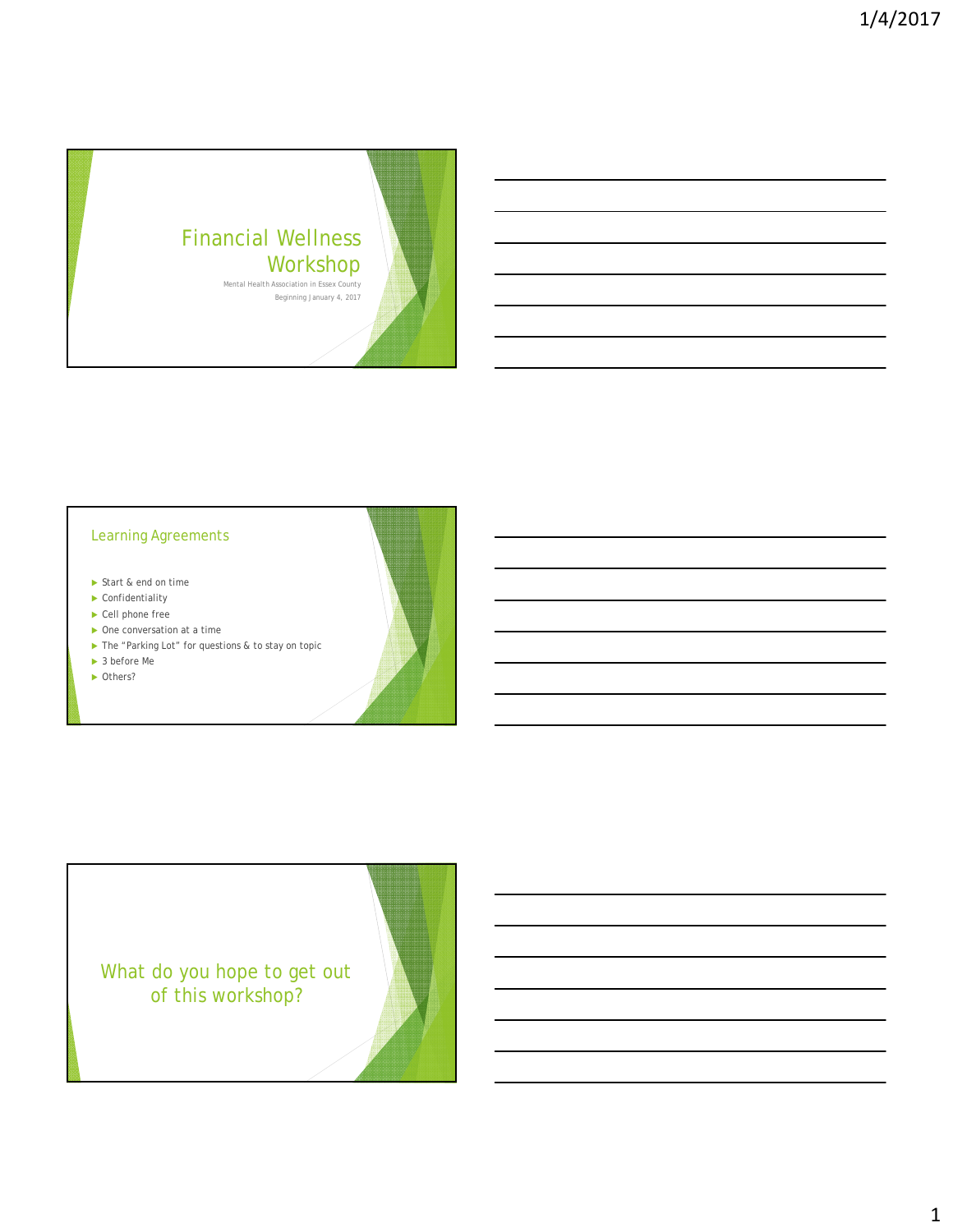### Workshop Objectives

- Money Management
	- **Assessing How You Manage Money**  ▶ Creating a Budget
- Banking and Retirement
	- Managing Bank Accounts
	- Planning for Retirement
- Money in the Marketplace  $\blacktriangleright$  Shopping
	- $\blacktriangleright$  Housing

#### Money Basics

- ▶ Objectives:
	- Recognize how to manage money
	- ▶ Judge if it's time to change the way you manage money
	- Identify steps you can take to better manage money
	- Set financial goals and objectives

### Assessing How You Manage Money



The Money Quiz!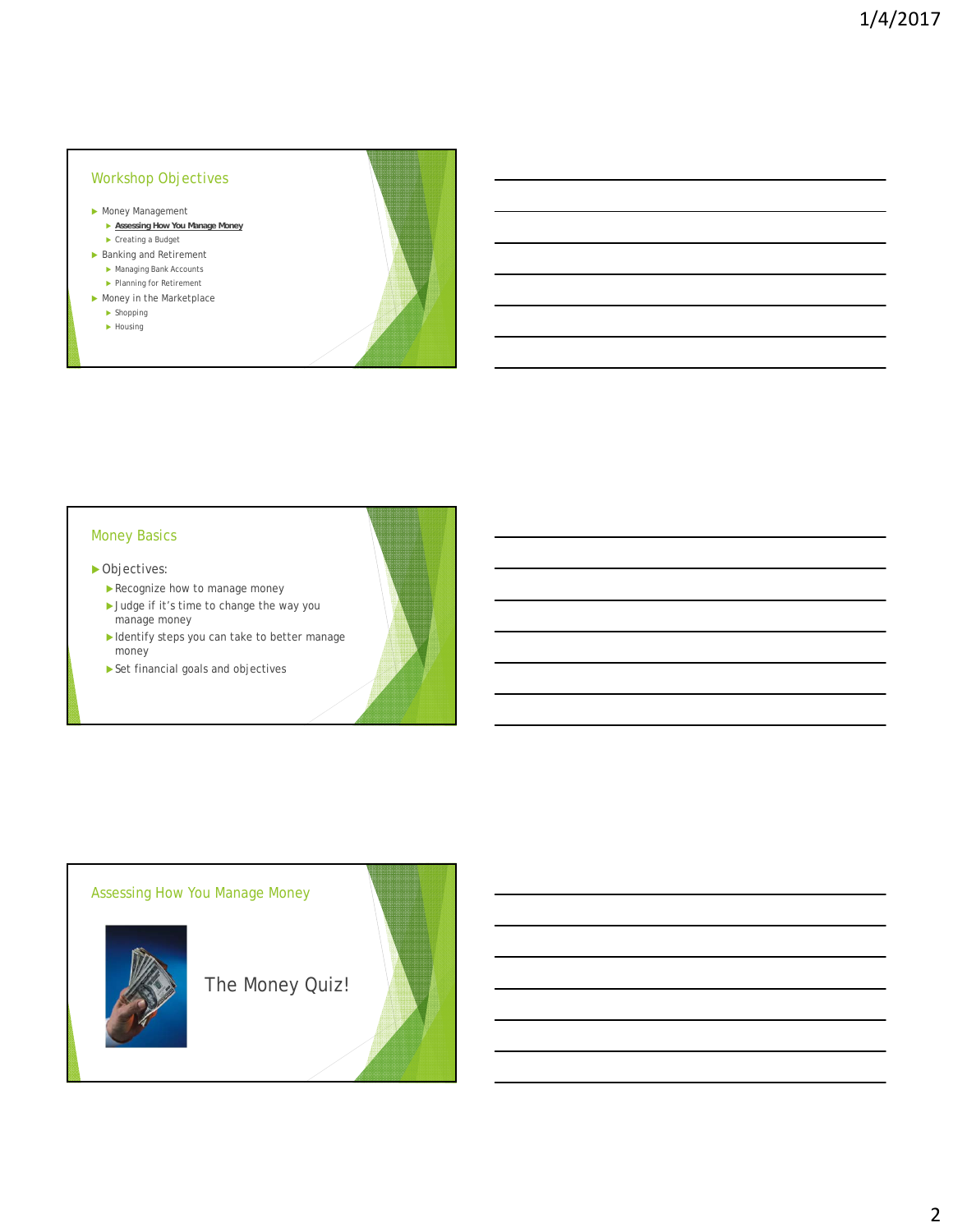#### Where does your money go?

If you don't keep track of your expenses, you don't know how you spend your money.

When you know where your money goes, you feel more in control.

Take time to think about your spending.



# Changing the way you spend Money

When assessing how you manage your money, you might want to change your spending and saving habits. Being able to better manage your money will help you prepare for the future.

Bad money management habits can sometimes be difficult to break. To tackle an undesirable habit, consider the following:

• What do I get out of it?

- What's the negative?
- Think before you spend.
- Find a good habit.

# Eight Steps to Better Money Management

- Plan Ahead
- ▶ Create a Budget
- ▶ Keep Good Records
- Stay Insured
- ▶ Educate Yourself

▶ Stay Focused ▶ Save More

▶ Take Time